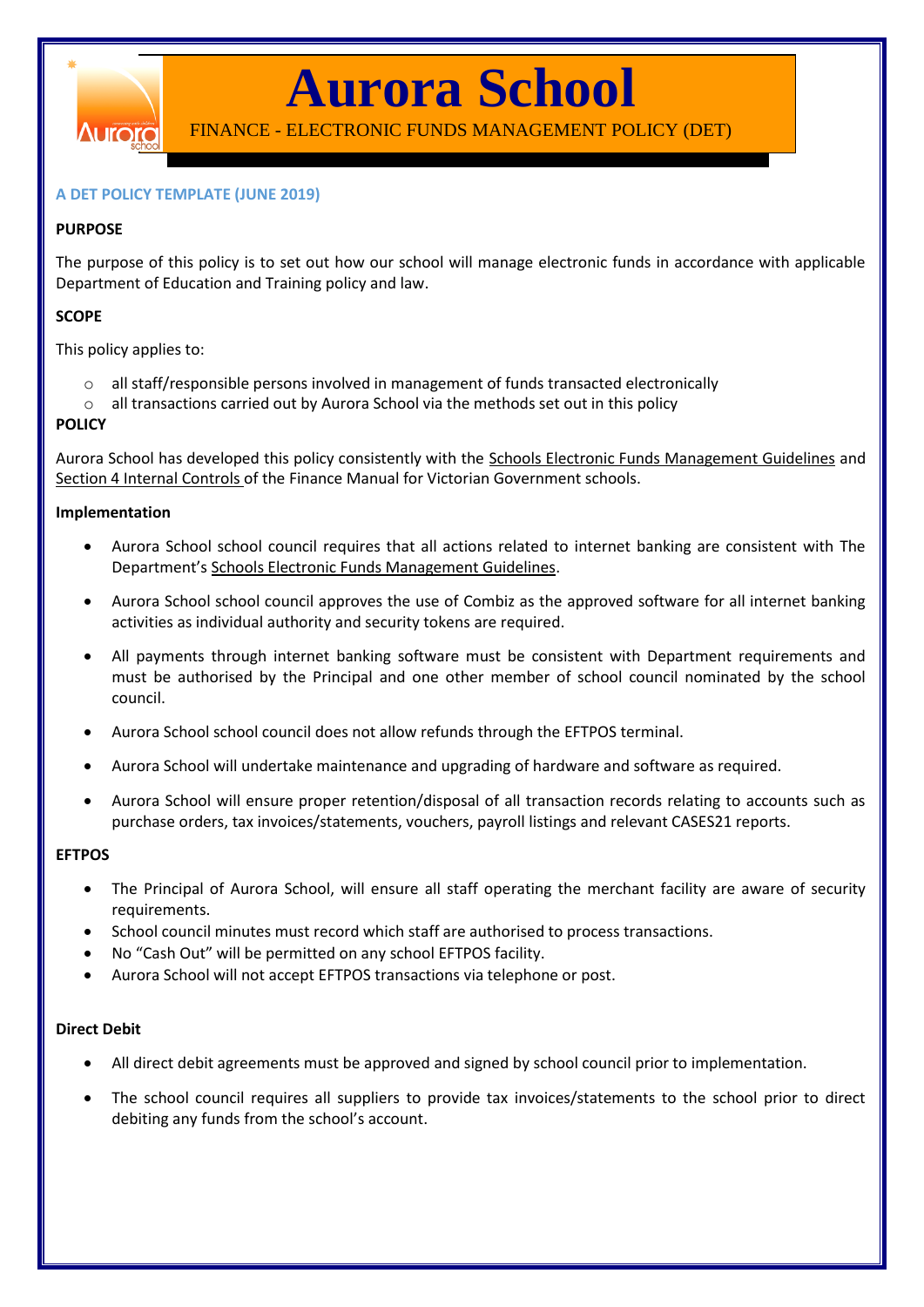

## **Aurora School**

FINANCE - ELECTRONIC FUNDS MANAGEMENT POLICY (DET)

- A direct debit facility allows an external source (e.g. VicSuper) to a pre-arranged amount of funds from the school's official account on a pre-arranged date. Any such payments will be authorised as appropriate and required.
- Aurora School will ensure adequate funds are available in the Official Account for the "sweep" of funds to the supplier.

### **Direct Deposit**

- Aurora School utilises a "two user authorisation of payments" banking package, as it contains a greater degree of security and access controls.
- Creditor details will be kept up to date and the treatment of GST for creditors will be monitored.
- Payment transactions will be uploaded as a batch through the CASES21 system.
- All payments made through the internet banking system must be authorised by two authorised officers.
- The various internal controls that need to be considered include:
	- o the identification of staff with administrative responsibilities [Business Manager and Office Manager to access statements and upload batches]
	- $\circ$  the identification of staff with authorisation/signatory responsibilities [The Principal, The Assistant Principals and School council delegate for the authorisation of payments]
	- $\circ$  the Business Manager must not have banking authorisation/signatory responsibilities other than for the transferring of funds between school bank accounts
	- o the allocation and security of personal identification number (PIN) information or software authorisation tokens
	- o the setting up of payee details in CASES21
	- o the authorisation of transfer of funds from the official account to payee accounts
	- o alternative procedures for processing, using the direct deposit facility, for periods of Business Manager's and Principal leave of absence.

### **BPay**

Aurora School school council will approve in writing the school council's decision for the utilisation of BPAY.

Payments made by BPay are subject to the same requirements as for all transactions relating to accounts such as:

- o purchase orders
- o tax invoices/statements
- o payment vouchers
- o signed screen prints and payee details
- o relevant CASES21 reports etc.

This includes a requirement for the principal to sign and date BPay transaction receipts attached to authorised payment vouchers.

### **FURTHER INFORMATION AND RESOURCES**

- Finance Manual for Victorian Government Schools
	- o [Section 3 Risk Management](http://www.education.vic.gov.au/Documents/school/teachers/management/fmvgssection3.pdf)
	- o [Section 4 Internal Controls](http://www.education.vic.gov.au/Documents/school/teachers/management/fmvgssection4.pdf)
	- o [Section 10 Receivables Management and Cash Handling](http://www.education.vic.gov.au/Documents/school/teachers/management/fmvgssection10.pdf)

Available from[: School Financial Guidelines](http://www.education.vic.gov.au/school/teachers/management/finance/Pages/guidelines.aspx)

[Schools Electronic Funds](http://www.education.vic.gov.au/Documents/school/principals/finance/Fin%20Schools%20Electronic%20Funds%20Management%20Guidelines%20V1_2.pdf) Management Guidelines